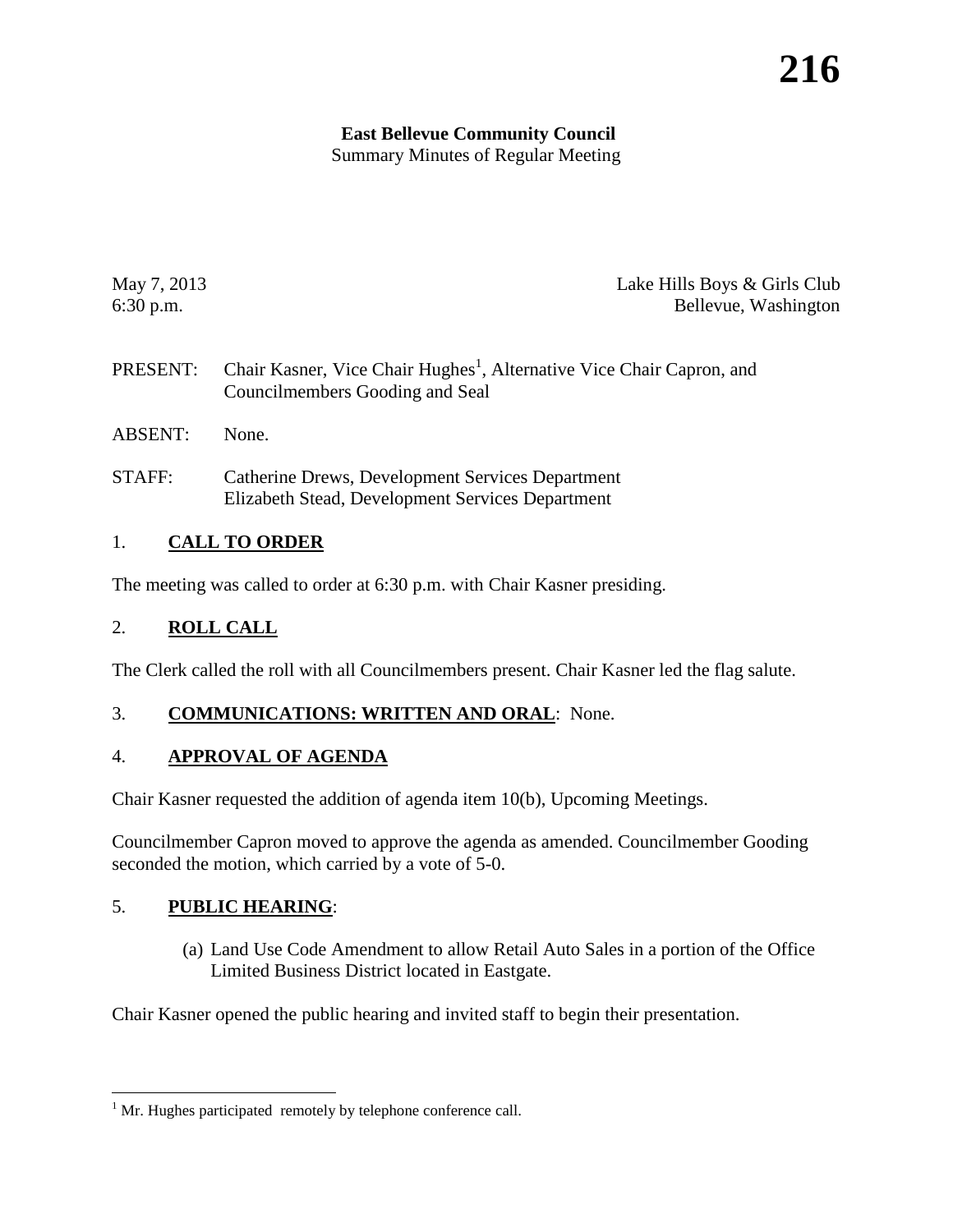**217** East Bellevue Community Council Summary Minutes May 7, 2013

Catherine Drews, Legal Planner, stated Ordinance 6108 was adopted by City Council on April 5, 2013 and is now before the Community Council for final consideration.

For review, the Land Use Code indicates that Retail Auto Sales is a permitted use in the OLB District. However, this land use listing is clarified by a "footnote 6" that states that within the OLB District, retail auto sales are only permitted in specific geographic areas. Prior to the adoption of Ordinance No. 6108, only two such areas were identified – one in Wilburton and one in Factoria. Ordinance No. 6108 added a third area, this one in Eastgate in the northwest quadrant of SE Eastgate Way and  $148<sup>th</sup>$  Avenue NE where the now-vacant Bally's/LA Fitness building and garage, as well as some neighboring parcels, are located. The effect of the amendment allows redevelopment or re-use of these properties for auto dealership purposes, and affects a total of approximately 4 acres.

Since Community Council's previous review, an addition to footnote #6 is a ring of transitional landscaping along the interior property line.

Chair Kasner asked, procedurally, since these parcels are not within the East Bellevue area, if in the future a similar proposal should be located within the Council's area, does this amendment automatically allow this use?

Ms. Drews stated if an application for this use were to be filed within the Community Council area, it would be subject to Council approval.

Mr. Capron stated that he had visited the site and noted the need for revitalization. He supports this action.

Mr. Kasner stated concern that the Eastgate Citizen Advisory Committee did not anticipate this use in their Study. He stated he strongly believes that if the City charges advisory committee to undertake time consuming studies, their recommendations should be given full weight Mr. Kasner will support this amendment with reservations, noting it is not the vision he wants for a gateway area into East Bellevue.

Wes Clarke stated his concern and questioned the type of employment this use will provide. Statistically, long term, car dealership sales grow at maybe 2%, not a good clip into the future given our recent recession. He does agree however better something than nothing.

Don Boettinger also agreed that something needs to be done but is not excited with the prospect of another auto row.

Seeing no one else wishing to speak, Chair Kasner closed the public hearing.

(b) Extending Interim Zoning Control Regulating Medical Marijuana

Chair Kasner opened the public hearing.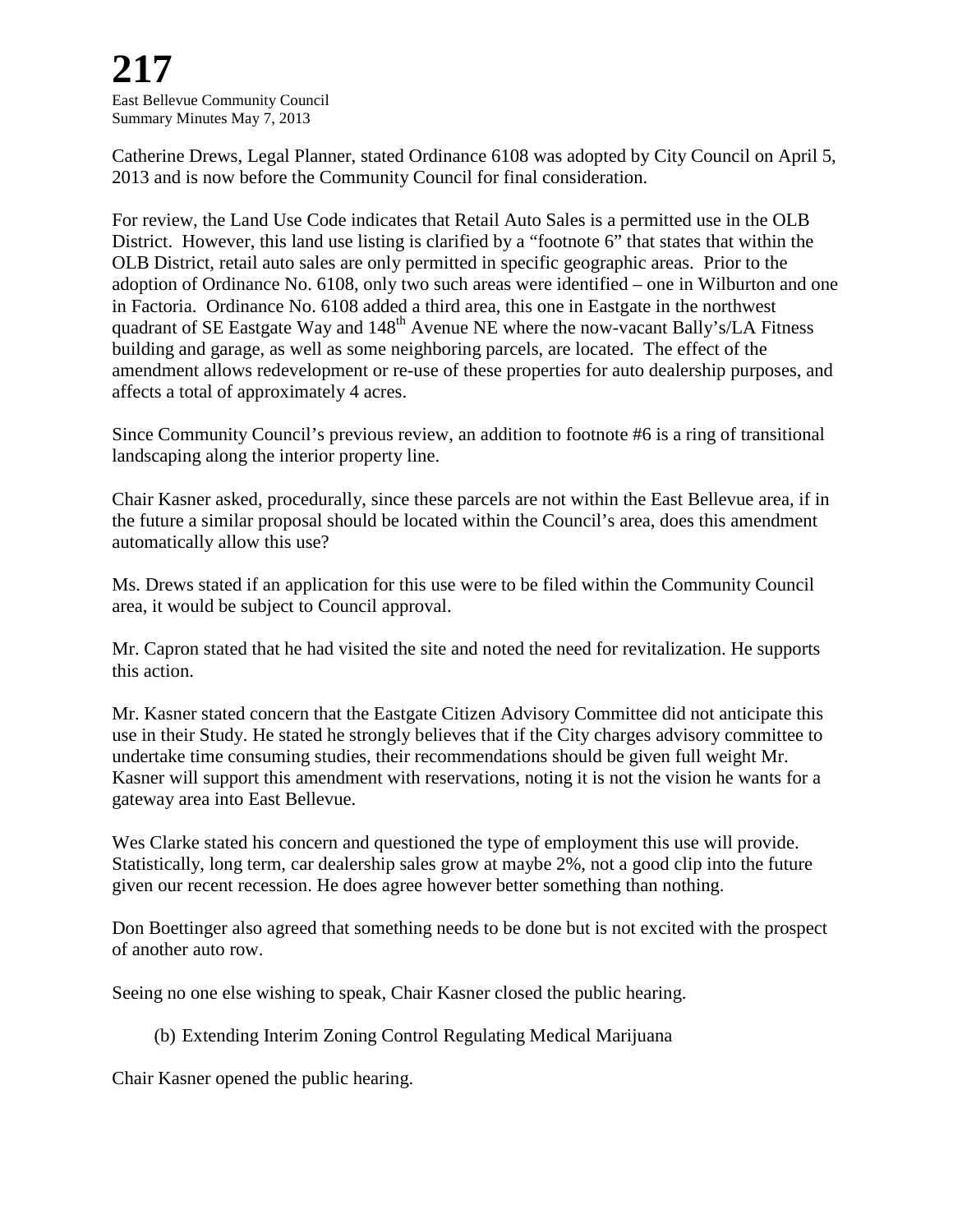Catherine Drews provided an overview of City Council Ordinance 6109 to extend for an additional six months the interim zoning control regulating medical marijuana collective gardens. The interim zoning control limits location of these collective gardens to four land use districts: (1) Light Industrial; (2) General Commercial; (3) Bel-Red General Commercial; and, (4) Medical Institution. None of which are currently zoned in the East Bellevue Community Council area.

She reported that this matter will go to the Planning Commission May 8, 2013. Staff will begin developing permanent regulations to regulate medical marijuana collective gardens in addition to looking at appropriate zones for the Initiative 502 recreational use businesses. The Washington Liquor Control Board is promulgating rules about licensing the cultivation, production and retail sale of recreational marijuana.

In response to Mr. Seal, Ms. Drews confirmed regulation of recreational versus medical uses will be handled in different ordinances. She reported the court case in California and its ruling allowing cities the right to disband these uses within their corporate limits. She provided further examples of how other local cities are handling this issue.

Responding to Mr. Kasner, Ms. Drews stated this topic is not quasi judicial.

Seeing no one wishing to comment, Chair Kasner closed the public hearing.

## **COURTESY HEARING**

(c) Kelsey Creek Center Rezone

Chair Kasner opened the Courtesy Hearing.

Elizabeth Stead, Urban Design Planning Manager, provided the staff overview. This application proposes to amend the existing concomitant agreement that governs permitted uses within the Kelsey Creek Shopping Center. Kelsey Creek Shopping Center last underwent a rezone five years ago and we have seen the great successes that have come out of that action.

The requested rezone would amend the existing concomitant zoning agreement to allow additional service and recreation activities inadvertently omitted during the last rezone and, that are compatible with other existing uses in the Kelsey Creek Shopping Center. The applicant is requesting the addition of Personal Services to the allowed service uses: Personal Services include finance; insurance, and real estate services, all limited to 10,000 square feet. Personal Service uses provide services involving the care of a person for their daily needs, including laundry and dry cleaning, beauty shops, barber shops, shoe repair and tailors. Finance, insurance and real estate services complement the existing uses by contributing to the public welfare in accommodating for daily and long term personal and business needs.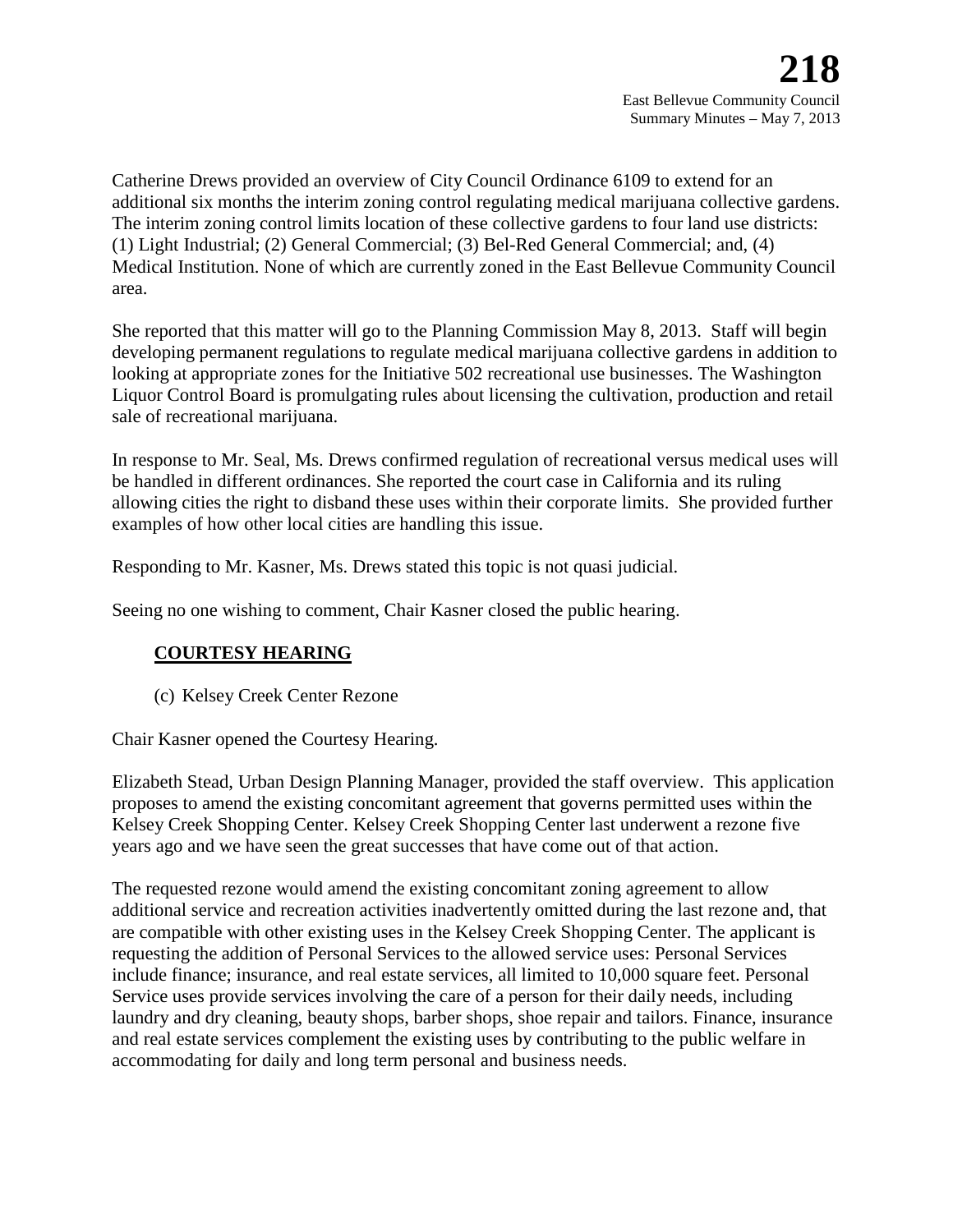East Bellevue Community Council Summary Minutes May 7, 2013

Additionally, the applicant is requesting the addition of some recreational uses as well. Specifically, adding health clubs, athletic clubs and recreation instruction uses up to 10,000 square feet in area to the list of uses that are allowed outright.

Brian Franklin spoke in favor of the rezone.

In response to Mr. Kasner, Mr. Franklin provided visual context for the 10,000 square foot limitation.

Ms. Stead reviewed the rezone process.

Mr. Kasner stated his only concern is with further pressure on traffic congestion in that area.

Mr. Hughes stated the applicants request seems reasonable.

Mr. Boettinger stated his confusion with the process. He asked why these personal services were excluded previously. Mr. Kasner explained the omission of the proposed uses in the previous rezone, stating they were unintentionally overlooked. Ms. Stead continued the explanation.

Mr. Capron stated the proposal includes businesses that were once located in the Center. He provided a brief history of those past businesses. Mr. Capron stated a thriving, multiuse business center can have positive impact on traffic congestion as customers can meet multiple needs with one stop. He stated he has no objections to the rezone proposal.

Wes Clarke commented on user rates in relation to the caliper of clientele.

In response to Mr. Kasner, Mr. Franklin reported that Center restaurants are all doing well.

Mr. Kasner reported the letter to Key Bank related to the condition of their property at Kelsey Creek Center has been mailed. No response has been received to date.

Seeing no one further wishing to speak, Chair Kasner closed the courtesy hearing.

#### 6. **RESOLUTIONS**:

(a) Resolution 531 approving City Council Ordinance 6108

Councilmember Seal moved adoption of Resolution 531. Councilmember Capron seconded the motion which carried unanimously.

(b) Resolution 532 approving City Council Ordinance 6109

Councilmember Capron moved adoption of Resolution 532. Councilmember Gooding seconded the motion which carried unanimously.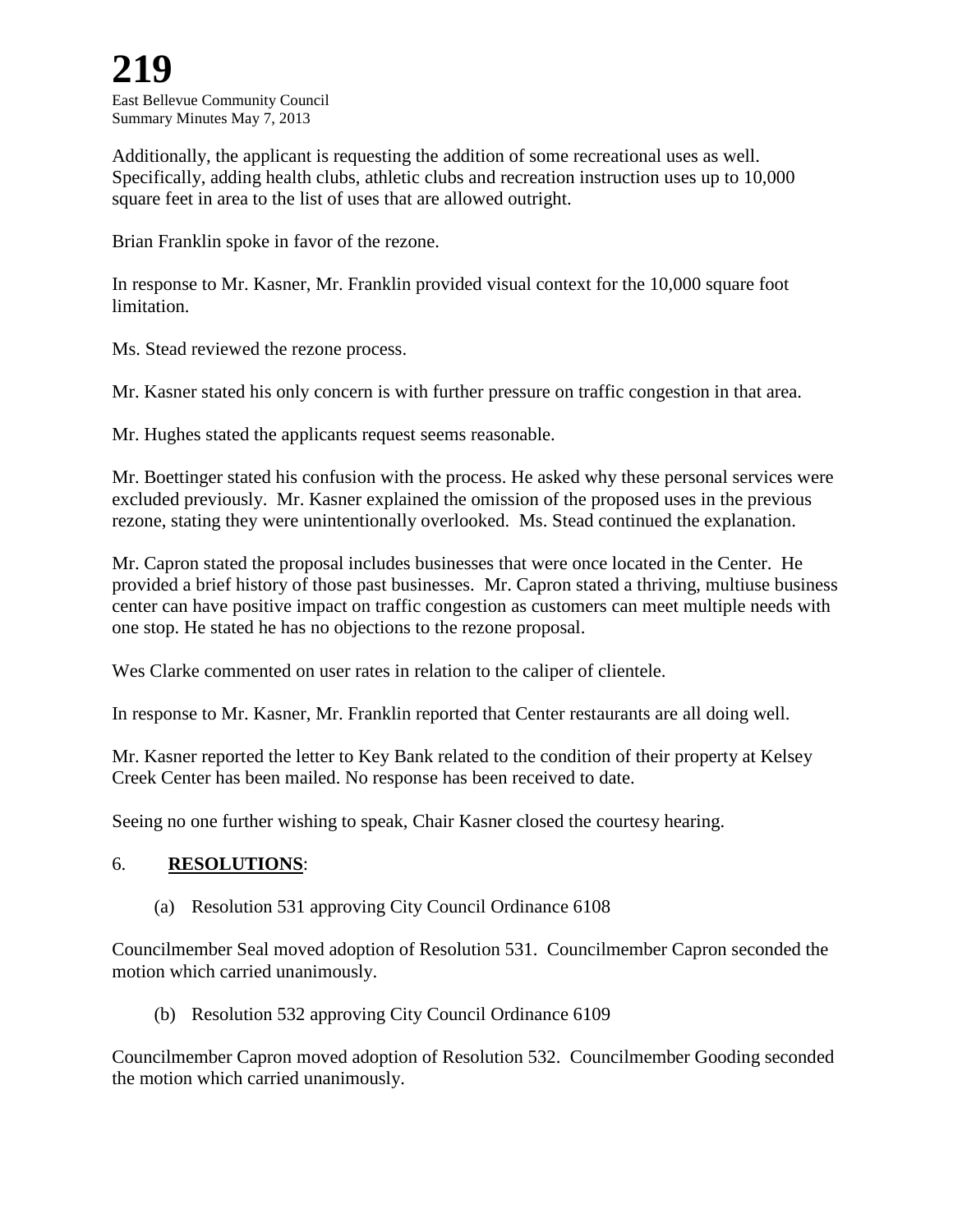### 7. **REPORTS OF CITY COUNCIL, BOARDS, AND COMMISSIONS** None.

#### 8. **DEPARTMENT REPORTS**: None.

#### 9. **COMMITTEE REPORTS**:

Mr. Capron reported on his site visit of the Eastgate auto dealership property.

Mr. Seal reported on his attendance at the Eastside Transportation Association meeting at which the adaption of the old railroad corridor between Everett and Bellevue was discussed.

Mr. Kasner reported on the April 9 East Bellevue area tour with Neighborhood Outreach staff and the opportunity to work with staff as they redraw community boundaries.

He next reported on his and Mr. Hughes meeting with Brian Shields, Relationship Manager for Key Bank, who has expressed an interested in learning more about Eastgate/Lake Hills areas.

Mr. Kasner stated he had attended the April Neighborhood Forum, co-facilitated by Patti Skelton, Youth Eastside Services, and Chief Pillo, Bellevue Police Department, talking about public safety. He will be attending the next forum on Climate Change at City Hall.

He reported on his attendance at Citizenship Day in Moses Lake where local attorneys and concerned citizens took a thorough look at immigration law. He stated immigration reform very much affects East Bellevue as many illegals live and work in this community.

Mr. Seal noted the requirements for Mexican citizenship.

#### 10. **UNFINISHED BUSINESS**

(a) Junior Taxing Districts, Municipal Corporations and Local Government Finance Committee Report

Chair Kasner reported the regular session at the state legislature has closed with no changes to the community council's governing statute.

(b) Upcoming Meetings

Mr. Kasner reviewed the proposed draft Community Council agenda for June.

#### 11. **NEW BUSINESS**:

Chair Kasner noted the filing dates for the November General Election.